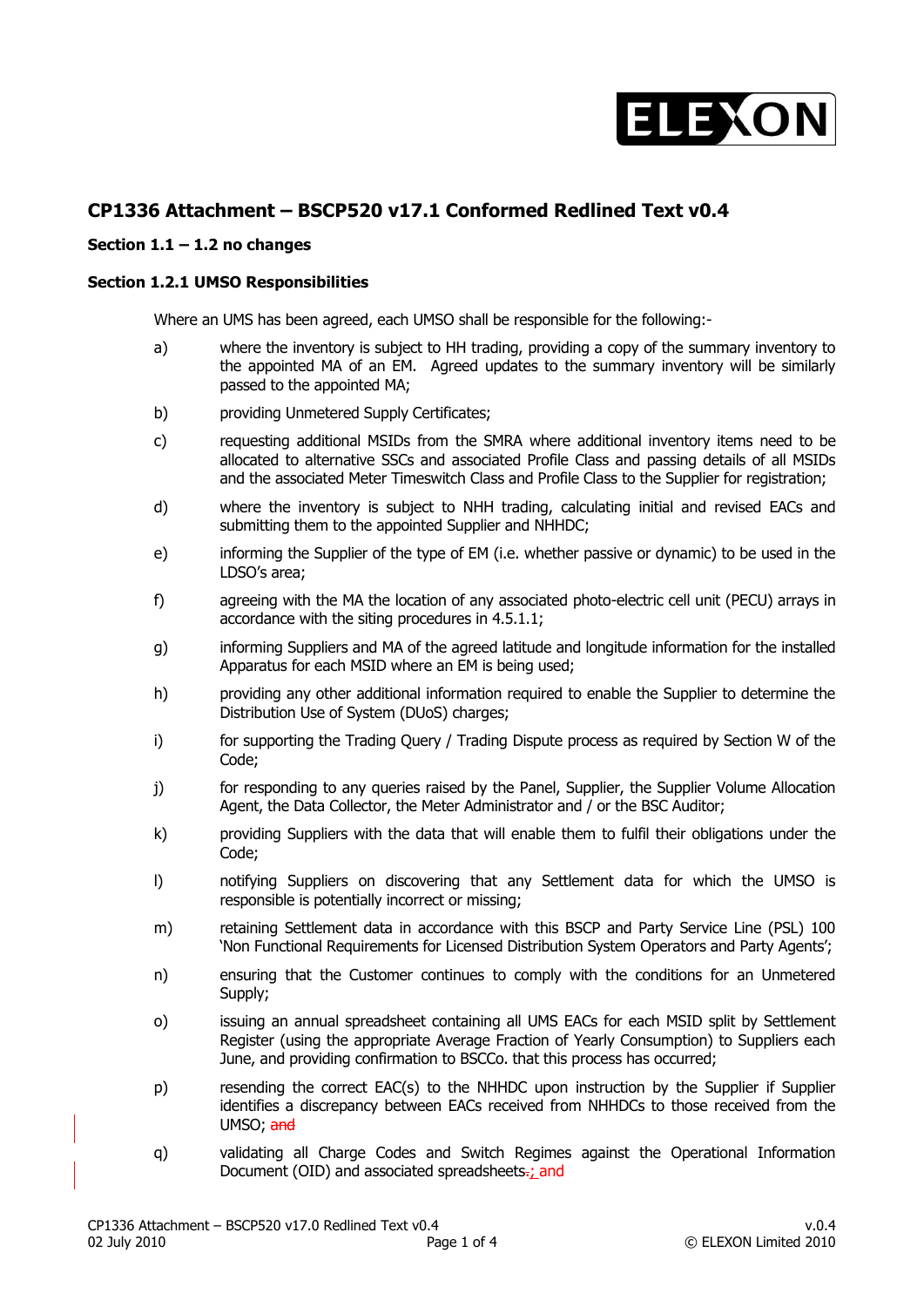(r) where a physical audit has revealed the inventory to be inaccurate and early correction by the Customer is not forthcoming; ask the LDSO whether they wish to apply the relevant percentage uplift to the NHH EACs or adjust the item counts in the Pseudo Half-Hourly Summary Inventory by the same proportion as an interim measure.

## **Section 1.2.2 – 3.1** no changes

**Section 3.2** Amendment to Inventory

| REF.  | <b>WHEN</b>                                                                                                                                       | <b>ACTION</b>                                                                                                                                                                | <b>FROM</b> | <b>TO</b> | <b>INFORMATION</b><br><b>REQUIRED</b>                                                                 | <b>METHOD</b>                                          |
|-------|---------------------------------------------------------------------------------------------------------------------------------------------------|------------------------------------------------------------------------------------------------------------------------------------------------------------------------------|-------------|-----------|-------------------------------------------------------------------------------------------------------|--------------------------------------------------------|
| 3.2.1 | When<br>change(s) to<br><b>Unmetered</b><br>apparatus.                                                                                            | Send proposed<br>revised detailed<br>inventory to UMS.                                                                                                                       | Customer.   | UMSO.     | Customer's proposed<br>revised detailed<br>inventory.                                                 | Paper, fax<br>or<br>electronic<br>media, as<br>agreed. |
| 3.2.2 | <b>CP1336</b><br><b>Attachment</b><br>$-$ BSCP520<br>v17.0<br><b>Redlined</b><br>Text v <sub>0.4</sub>                                            | Ensure revision to<br>the inventory of<br>Apparatus meets<br>the requirements of<br>Section 1.1 and also<br>agree the revised<br>inventory of<br>Apparatus with<br>Customer. | UMSO.       | Customer. | Customer's Approved<br>Detailed Inventory<br>with agreed EFD.                                         | Paper, fax<br>or<br>electronic<br>media, as<br>agreed. |
| 3.2.3 | If HH<br>following<br>3.2.2, when<br>UMSO has<br>agreed<br>amendment<br>to Summary<br>Inventory<br>with<br>Customer,<br>then within<br>5 WD.      | Send revised<br>Summary Inventory<br>details to MA<br>incorporating any<br>audit-derived uplift<br>to item counts.                                                           | UMSO.       | MA.       | P0064 Summary<br>Inventory (for Half<br>Hourly Trading)<br>and/or CMS Control<br>File as appropriate. | Paper, fax<br>or<br>electronic<br>media, as<br>agreed. |
| 3.2.4 | If items exist<br>in the<br>updated<br>summary<br>inventory for<br>which no<br>data on load<br>and<br>switching<br>times have<br>been<br>defined. | Reject updated<br>summary inventory,<br>listing invalid codes<br>to the UMSO and<br>continue to use or<br>re-apply previous<br>inventory.                                    | MA.         | UMSO.     | List of invalid codes.                                                                                | Electronic<br>or other<br>agreed<br>method.            |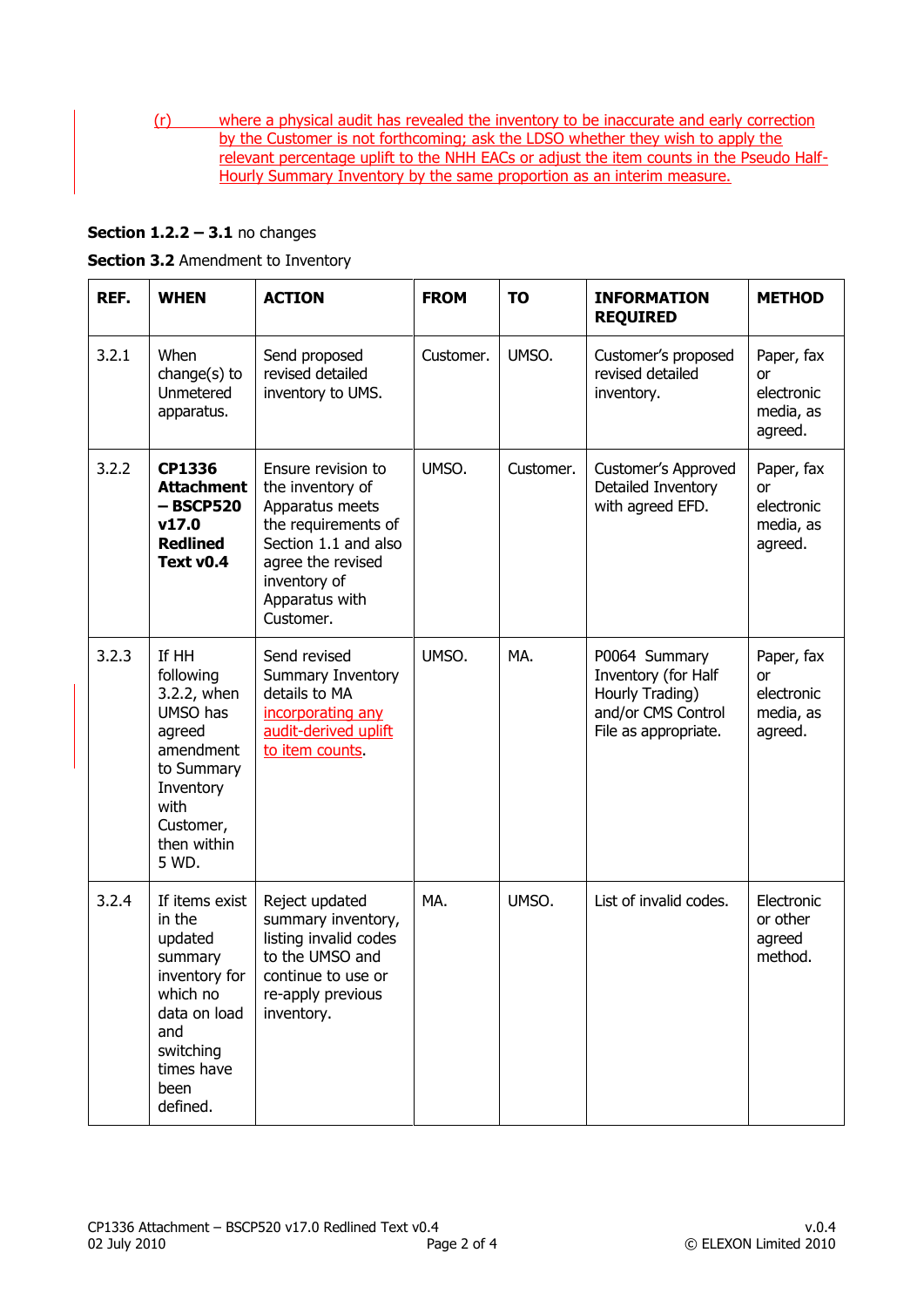| REF.   | <b>WHEN</b>                                 | <b>ACTION</b>                                                                                                                                                                                                             | <b>FROM</b> | <b>TO</b>              | <b>INFORMATION</b><br><b>REQUIRED</b>                                                                 | <b>METHOD</b>                                                                         |
|--------|---------------------------------------------|---------------------------------------------------------------------------------------------------------------------------------------------------------------------------------------------------------------------------|-------------|------------------------|-------------------------------------------------------------------------------------------------------|---------------------------------------------------------------------------------------|
| 3.2.5  | Within 5 WD<br>of receipt or<br>by the EFD. | Input and send copy<br>of Summary<br>Inventory extracted<br>from the MA System<br>to UMSO and<br>Customer.                                                                                                                | MA.         | UMSO,<br>Customer.     | P0064 Summary<br>Inventory (for Half<br>Hourly Trading)<br>and/or CMS Control<br>File as appropriate. | <b>Internal</b><br>Process.<br>Paper, fax<br>or<br>electronic<br>media, as<br>agreed. |
| 3.2.6  | After 3.2.2<br>for NHH.                     | If required request<br>additional MSID(s)<br>per SSC.                                                                                                                                                                     | UMSO.       | SMRA.                  | P0171 Request<br>Creation of UMS<br><b>Skeleton SMRS</b><br>Record.                                   | Paper, fax<br>or<br>electronic<br>media, as<br>agreed.                                |
| 3.2.7  |                                             | Where appropriate<br>allocate additional<br>MSID(s) per SSC.<br>Create skeleton<br>record details of<br>$MSID(s)$ in<br>accordance with<br>BSCP501.Error!<br>Bookmark not defined.                                        | SMRA.       |                        |                                                                                                       | Internal<br>Process.                                                                  |
| 3.2.8  |                                             | Send MSID(s) to<br>UMSO.                                                                                                                                                                                                  | SMRA.       | UMSO.                  | P0171 Request<br>Creation of UMS<br><b>Skeleton SMRS</b><br>Record.                                   | Paper, fax<br>or<br>electronic<br>media, as<br>agreed.                                |
| 3.2.9  |                                             | Calculate revised<br><b>EACs incorporating</b><br>any audit-derived<br>uplift. Complete<br>UMS Certificate.<br>Issue to Customer<br>and Supplier.                                                                         | UMSO.       | Customer,<br>Supplier. | See Appendix 4.4.<br><b>P0207 NHH</b><br><b>Unmetered Supply</b><br>Certificate                       | Paper, fax<br><b>or</b><br>electronic<br>media, as<br>agreed.                         |
| 3.2.10 |                                             | As required, for any<br>MSID(s) with zero<br>EACs follow de-<br>energisation and<br>Disconnection<br>process as set out in<br>$(3.7)$ and $(3.8)$<br>respectively.<br>Send to SMRA for<br>any additional listed<br>MSIDs. | Supplier.   | SMRA.                  | D0055 Registration<br>of Supplier to<br><b>Specified Metering</b><br>Point.                           |                                                                                       |